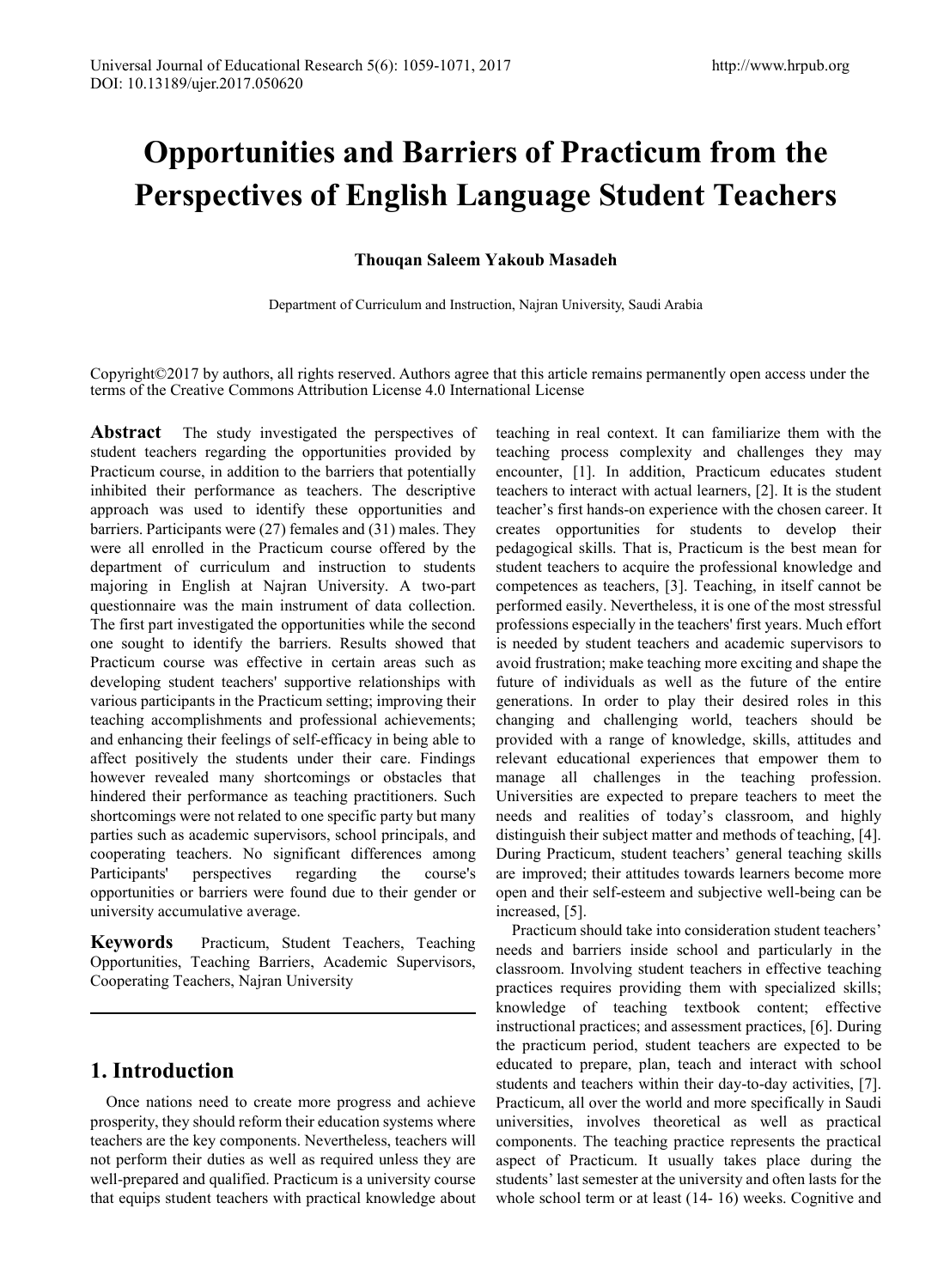psychological dimensions are included in such a course. The lesson observation, cooperating teacher, academic supervisor, interaction with members at other schools, and peer teachers are the most beneficial sources for student teachers to improve, [16]. When evaluating the performance of student teachers, academic supervisors usually depend on a set of subject-specific rubrics that assess planning, instruction, assessment, reflection, and academic language. They do not think about the challenges and obstacles that student teachers face in real contexts and so stress, anxiety and dissatisfaction among them are generated causing them to perform poorly, [12].

In short, Practicum is the actual opportunity for university students to be successful teachers if well implemented. Student teachers are the main beneficiaries and so their perceptions are the most important. The ultimate goal of identifying their conceptions is to understand how they view Practicum, its character, and purpose. School-based teaching practice is the most important component of training, because of the actual teaching and learning opportunities. It works as an essential bridge between theory and practice. It is the real opportunity to define and refine teaching skills, [8]. Cooperating teachers and academic supervisors are the most important sources of practical experience for student teachers because they work as supervisors, mentors, observers, model teachers, and supporters for them, [9].

#### **1.1. Related Work**

Many researches have been conducted to address ways for making Practicum more enjoyable and worthwhile. Many studies have been implemented to discuss, explain, support, and understand student teachers' perceptions in accordance to the benefits and barriers of Practicum course. For instance, [10] showed that the cooperating teachers' enthusiasm and friendliness encouraged student teachers to begin their experience active and hopeful. Cooperating teachers were helpful in familiarizing student teachers with the use of the whiteboard, pointer and chalk. They educated them how to implement their lessons in the classrooms. They could also provide significant help to apply theoretical assumptions into lesson planning and explaining. Whereas, their inability to help in the teaching techniques, feedback provision, guidance in co-curricular activities and classroom discipline and management were the most important barriers that hindered their performance. [11] showed that student teachers' experience was not as desired because of a set of barriers like the fact that Practicum program was not well prepared. Student teachers had no means of transportation to commute from university to schools and no manuals were prepared. The academic supervisor on the other hand, was allotted many students, and he did not use multi-references to assess his students' performance, attendance, lesson planning, reports and class demonstration. Cooperating teachers did not offer training or model lesson

plans. They did not regularly observe and comment on trainees' performance in the classroom because their experience was insufficient to deal with student teachers and run the training program. Furthermore, school principals did not follow up student teachers' lesson plans, as it is the task that none can do it except themselves. Student teachers in [12] reported that means of assessing their lessons planning and general organization were very effective. The way by which the academic supervisors evaluated their performance was very appropriate, too. However, means of assessment used by their cooperating teachers were ineffective. Cooperating teachers' ways of writing observation and reflection reports were not skillful. Peer teachers' evaluation was the least effective component. [4] found out that the gap between theory and practice, i.e. between what was learnt at university and what was actually practiced at school, was another barrier for student teachers' success. The lack of necessary facilities that should be provided by cooperating schools and the short time they spent at schools were also seen as important hindrances. Results of [13] showed that student teachers evaluated highly the role of their academic supervisors in their success in Practicum. Academic supervisors as reported by students served as role models and were keen to care personally about them. Besides, the relationship with cooperating teachers was an important factor that could produce negative or positive placement. The most important barriers were their feeling unprepared to manage classrooms. The lack of practical focus in teacher education courses had a negative effect on their self-efficacy. Class size was also a major obstacle. Results of [3] indicated an urgent need for explicit criteria that had better define effective teaching. Lesson observation was a two-way road. While it serves as a test, it was a means for reflection and professional development.

[14] argues that the challenge mostly student teachers faced with is whether or not they are able to translate theoretical knowledge at university to actual experience at the classrooms. Cooperating teachers play a significant role in doing so by shaping what those student teachers have explored in theory. Therefore, it was essential to use participatory dialogues throughout Practicum to support student teachers' performance in classroom. [15] revealed that student teachers needed more help on how to integrate terminology and language use in Practicum. Academic supervisors and cooperating teachers should help student teachers understand themselves as teachers. They can show them what expectations they should fulfill, how to understand the curriculum they are teaching, and how to manage their classes. [16] reported that student teachers had rich interactions with their cooperating teachers, academic supervisors and other school members. Lesson observation, mentoring of cooperating teachers, supervision of academic supervisors and communication with other school members and peer classmates were mostly helpful. [2] concluded that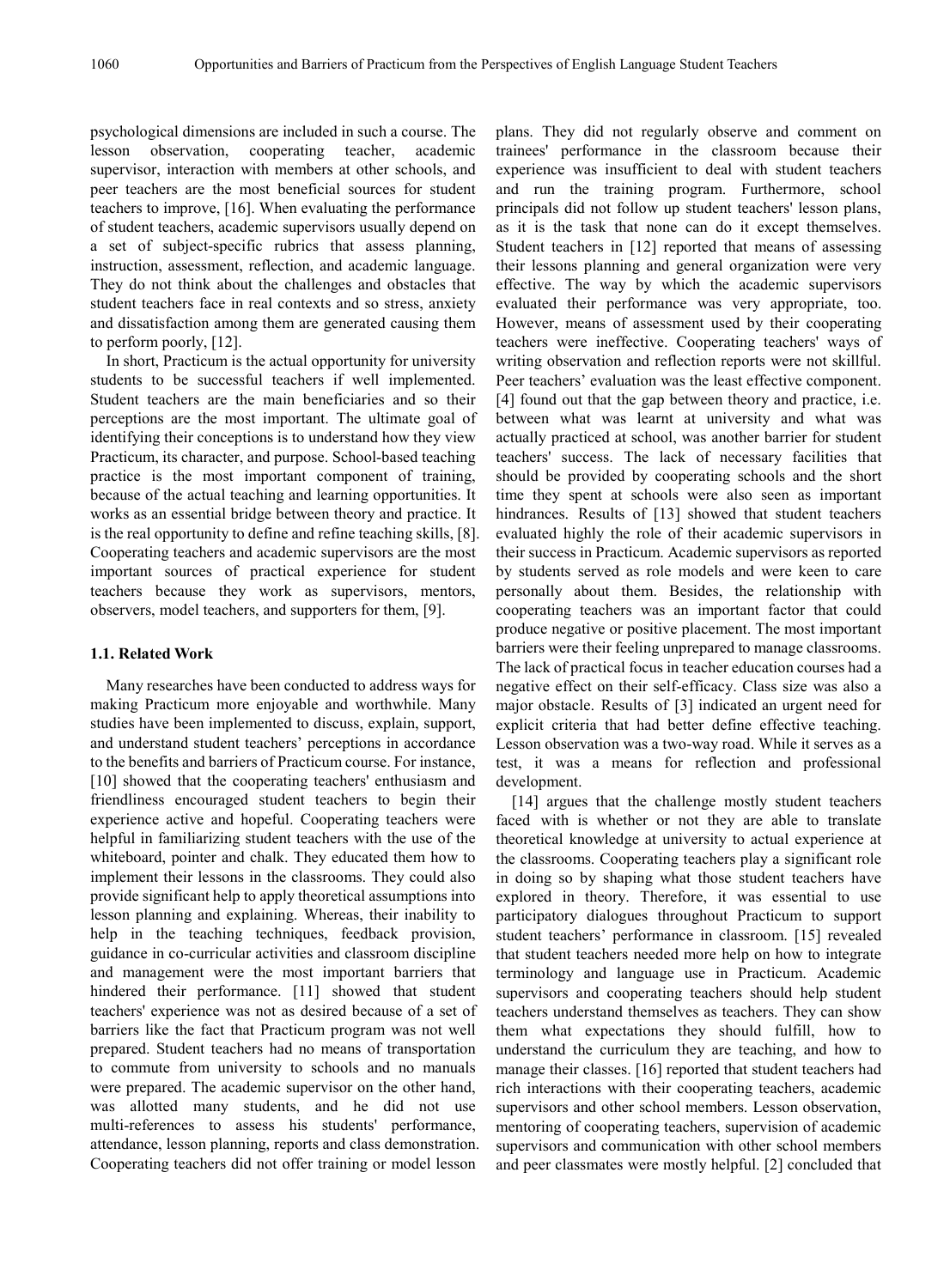academic supervisors, cooperating teachers and school principals are responsible for correcting student teachers' misconceptions about teaching practice. Academic supervisors have to emphasize different aspects of student teaching without potential confusion and avoid assessment-focused supervision that negatively affects student teacher's learning. Supervisors' lack of expertise creates fear and desire to conform with student teachers. Poor coordination between universities and schools regarding the content of university course books and school textbooks often confuses student teachers. [9] found no significant differences among student teachers' perceptions due to gender, type of graduation school, type of cooperating school and number of student teachers in the supervisory group. Nevertheless, the moral support provided by cooperating teachers was highly appreciated while the facilitation of the cooperating teachers was the least evaluated opportunity. [17] showed that the lack of the interpersonal relationships with people in the schools like teachers and school staff was the most critical problem for student teachers. The absence of the pedagogical skills and work ethics besides the cooperating teachers' lack of professionalism and support, conflict between practice and reality and their own lack of maturity and experience were also major problems. [18] showed that student teachers were not satisfied with the level and kind of feedback cooperating teachers provided saying that it was the minimum feedback. Participants complained about the shortness and insufficiency of the class observation time for follow up actions. In addition, the minimal interaction with the academic supervisors deprive them being good teachers.

In short, much of the related literature has asserted the fact that there are specific issues in Practicum playing significant roles in the success or failure of prospective teachers. Student teachers' own perceptions according to the opportunities and barriers they experienced during their Practicum are very important. To train someone to perform a job means that you should provide him/her with all success means and overcome all difficulties he/she is expected to encounter. Practicum coordinators should foster all positive points and have control over all negative and problematic areas. [19] mentions that traditional Practicum represented in class visits, planning, attendance, punctuality and class management is not sufficient. New Practicum should incorporate some structural opportunities that help student teachers reflect on their learning. Cooperating teachers and supervisors are to be supportive. i. e. facilitators not hinderers. In short, Practicum is the solo course that trains student teachers to practice various teaching activities in real contexts like, for instance preparing well daily and long-term plans; managing classroom; using teaching strategies and aids; interacting with school students; evaluating students' learning; having positive attitudes towards the profession and students; and identifying and respecting the laws and regulations of the teaching profession. Hence, the present study will survey the perceptions of student teachers' regarding the most important segments in Practicum and

namely, cooperating teachers, school principals and academic supervisors.

#### **1.2. Significance of the Study**

Practicum is the component of university-based social work education that is most crucial for the development of practice-based skills and socializing students into the professional role, [20]. The breadth of learning that occurs in Practicum and the diversity of practice challenges and learning opportunities are perhaps the most difficult aspects to evaluate in this component, [21]. According to the sociocultural theories, knowledge entails accumulated information as well as lived practices. Learning processes are often negotiated with people regarding what they do through experiences in the social practices associated with particular activities [22:273]. Student teachers should learn to do their work through situated engagement and negotiation with practitioners and peers in teaching community. They should realize what it means to be a teacher through the observation and communication with academic supervisors, cooperating teachers and peers. Consequently, their relations with all these parties will affect their perceptions about teaching profession and enhance or hinder their teaching practice as successful teachers. Therefore, the in advance identification of the opportunities these students will gain and the barriers they will encounter during the period of Practicum might make Practicum more interesting and beneficial for all. People in charge at university and education directorates should be more aware of and more cooperative to enhance the opportunities and overcome the barriers. That is, findings of the present study can be considered worthy for decision makers to modify the way Practicum is implemented at schools. Student teachers can also be more conscious of what they are going to encounter at schools while the roles of the academic supervisors can be more significant in the process of educating student teachers.

#### **1.3. Questions of the Study**

The present study aims to answer these questions:

- 1. What are the most important opportunities of English language Practicum as perceived by student teachers at Najran University?
- 2. What are the most important barriers of English language Practicum as perceived by student teachers at Najran University?
- 3. Is there any statistically significant difference in student teachers' perceptions regarding the opportunities of English language Practicum due to their gender?
- 4. Is there any statistically significant difference in student teachers' perceptions regarding the barriers of English language Practicum due to their gender?
- 5. Is there any statistically significant difference in student teachers' perceptions regarding the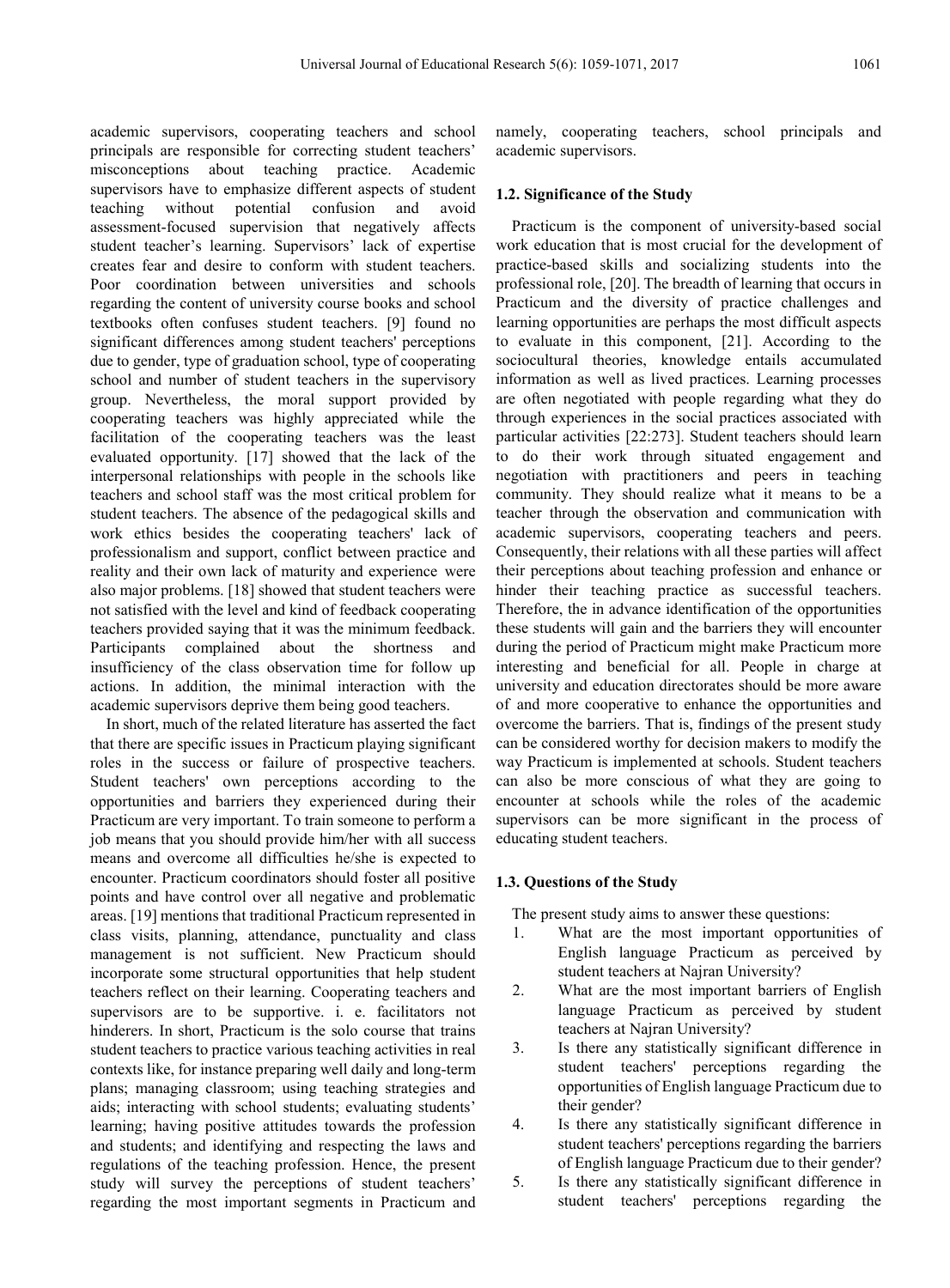opportunities of English language Practicum due to their accumulative averages?

6. Is there any statistically significant difference in student teachers' perceptions regarding the barriers of English language Practicum due to their accumulative averages?

### **2. Methodology**

#### **2.1. Study Approach**

The present study followed the descriptive approach, which is usually used to obtain information concerning the status of the phenomena to describe what exists with respect to variables or conditions in a certain situation. By a descriptive approach, quantifiable information about study participants can be gathered and used for statistical inference through data analysis. It can help the researcher better define and measure the significance of something about a group of respondents and the population they represent.

#### **2.2. Participants**

All students enrolled in Practicum course (*431 Curriculum 8*) offered by the department of curriculum and instruction students at the department of English language at Najran University in the first semester of 2016-2017 were enrolled in the present study. Their total number was (58) among them were (27) males and (31) females. Student teachers' perceptions constituted the dependent variable while gender and accumulative average were the study independent variables. Table 1 shows the distribution of participants according to gender and accumulative average.

#### **2.3. Data Collection Instrument**

A Student Teachers' Perception Questionnaire (STPQ) consisting of thirty-one (31) items was developed to collect the study data. The questionnaire consisted of three sections

namely, personal information, student teachers' perceptions about the opportunities they achieved throughout the Practicum course, and the barriers they encounter while carrying out their teaching practice at schools. Five responses were attached to each item mainly Strongly agree, Agree, Neutral, Disagree, and Strongly Disagree. Responses were assigned  $(5, 4, 3, 2, \& 1)$  respectively. Means from (1.20 - 2.00) represent strongly disagree, (2.01- 2.80) stand for disagree, (2.81-3.60) indicate Neutral, (3.61 - 4.20) represent agree, and (4.21- 5.00) express the strongly agree level.

#### **2.4. Validity and Reliability of STPQ**

Six experts at the department of curriculum and instruction at the college of education, Najran University were requested to check the content validity of the questionnaire. Their academic ranks ranged from assistant professor to professor doctor. The instrument was tested in a pilot sample of ten (10) students. Reliability coefficient was calculated by using Cronbach Alpha and was (0.906). This was an indication that the questionnaire was within the acceptable threshold in social sciences and fit to be used to gather data for the present study. During data analysis, responses in all questionnaires were coded, scored and then analyzed using both descriptive statistics (means and standard deviations) and inferential t-test statistics.

#### **2.5. Data Collection and Analysis**

The questionnaire was administered to all study participants by the researcher himself, as it was easy to contact all of them at the end of the semester. The collected data were re-analyzed, in terms of participants' gender and accumulative averages at university. (SPSS) program was used for the analysis, while T-test was used to find out whether these variables affected significantly the responses of the student teachers.

|                     |                 | <b>Accumulative Average at University</b> | N            | Category | N  |
|---------------------|-----------------|-------------------------------------------|--------------|----------|----|
|                     |                 | Excellent                                 | 10           |          | 20 |
|                     | Male $(N=27)$   | Very good                                 | High         |          |    |
|                     |                 | Good                                      | 3            |          |    |
| Gender              |                 | Average                                   | 4            | Low      |    |
|                     | Female $(N=31)$ | Excellent                                 | 6            |          |    |
|                     |                 | Very good                                 | 17           | High     | 23 |
|                     |                 | Good                                      | $\mathbf{r}$ |          |    |
|                     |                 | Average                                   |              | Low      | 8  |
| <b>Total Number</b> |                 |                                           | 58           |          | 58 |

**Table 1**. Distribution of Study Participants according to Study Variables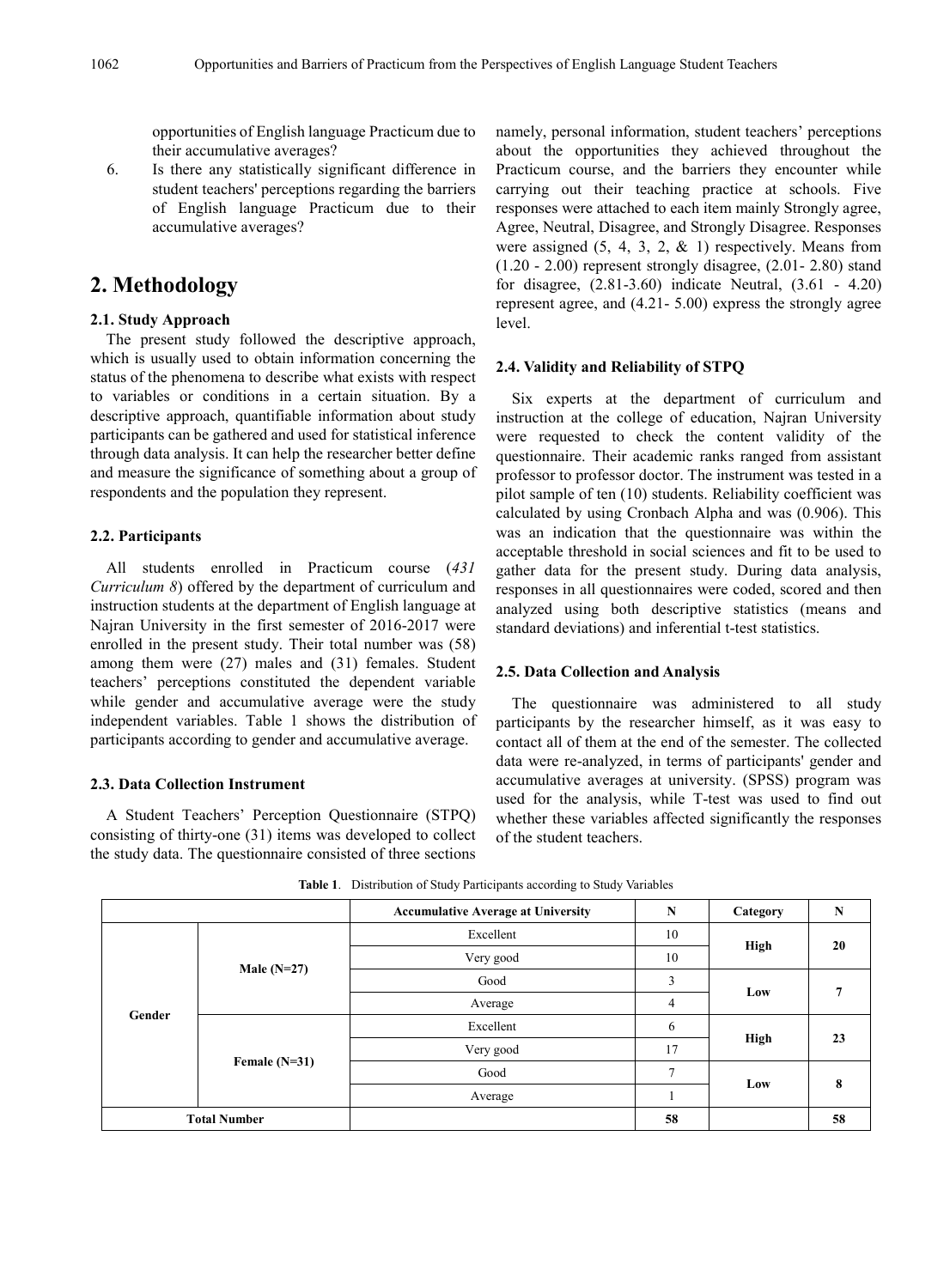## **3. Findings**

#### **3.1. Findings Related to the First Question**

To answer the first question that aimed to determine the most important opportunities of English language Practicum as perceived by student teachers at Najran University, means and standard deviations were extracted for all participants' responses. Results are shown in table 2 below.

Table 2 reflects student teachers' beliefs of the ability of Practicum course to provide them with a set of opportunities. The general mean of their agreement was (4.34) indicating a strongly agree degree. The most important opportunity (M=4.74) was the course's help to diversify their teaching strategies and methods. In the second rank was the increase

of their knowledge and appreciation of school laws and regulations (M=4.69) followed by generating their self-satisfaction (M=4.57). The identification of the most appropriate skills of classroom management (M=4.55) were in the fourth and fifth ranks. The opportunities to test and explore the effect of their characters when dealing with others (M=4.47), the distinction of the most necessary and appropriate skills for the teaching process (M=4.41) and the improvement of their knowledge of working and cooperating with others (M=4.41) were also of much importance. The least important opportunities provided by Practicum, as was revealed by students' responses were the development of their communication skills with their students' parents (M=4.03) and the opportunity to try preparing daily and quarterly planning (M=2.21).

**Table 2.** Means and standard deviations of participants' responses regarding Practicum opportunities

| N <sub>0</sub> | Student teachers' perspectives of Practicum opportunities (males and females). $(N=58)$     | M.   | <b>Agreement</b> level |
|----------------|---------------------------------------------------------------------------------------------|------|------------------------|
| 1.             | Practicum helped me to diversify my teaching strategies and methods.                        | 4.74 | S. agree               |
| 2.             | Practicum increased my knowledge and appreciation of the school laws and regulations.       | 4.69 | S. agree               |
| 3.             | Practicum generated my self-satisfaction.                                                   | 4.59 | S. agree               |
| 4.             | Practicum enabled me to practice the teaching profession in real context.                   | 4.57 | S. agree               |
| 5.             | Practicum helped me to identify the appropriate skills of classroom management.             | 4.55 | S. agree               |
| 6.             | Practicum enabled me to explore the effect of my character when dealing with others.        | 4.47 | S. agree               |
| 7.             | Practicum enabled me to distinguish the most necessary and appropriate skills for teaching. | 4.41 | S. agree               |
| 8.             | Practicum improved my knowledge of working and cooperating with others.                     | 4.41 | S. agree               |
| 9.             | Practicum developed my communication skills with colleagues.                                | 4.38 | S. agree               |
| 10.            | Practicum enhanced my way of working and cooperating with others.                           | 4.33 | S. agree               |
| 11.            | Practicum made me aware of the necessary and appropriate facilities and means for teaching. | 4.28 | S. agree               |
| 12.            | Practicum helped me to prepare educational software that supports teaching.                 | 4.28 | S. agree               |
| 13.            | Practicum showed me the teaching knowledge and skills.                                      | 4.22 | S. agree               |
| 14.            | Practicum developed my communication skills with parents of the students.                   | 4.03 | Agree                  |
| 15.            | Practicum trained me to prepare the daily/quarterly planning.                               | 3.21 | Agree                  |
|                | <b>General mean</b>                                                                         | 4.34 | S. agree               |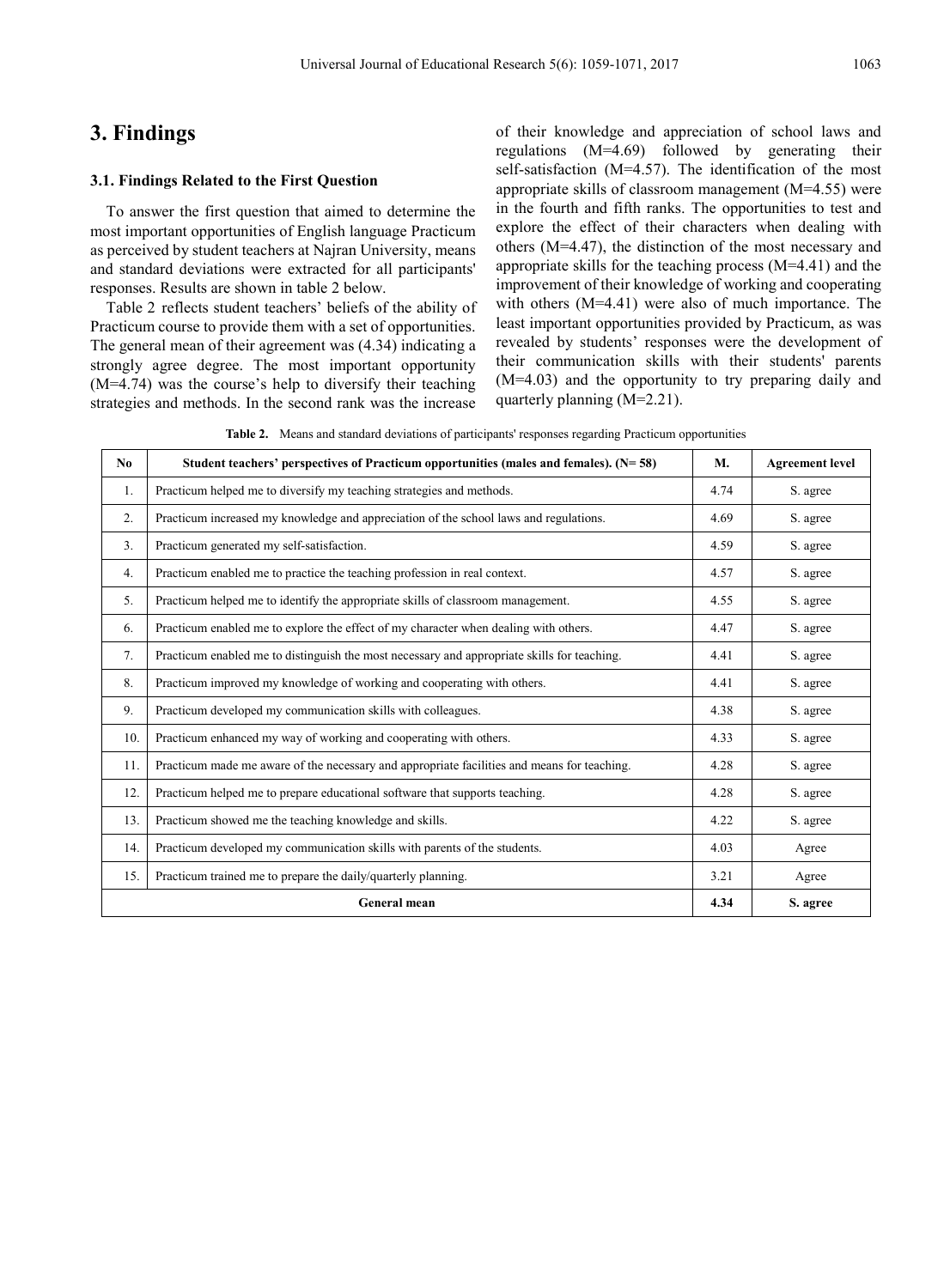#### **3.2. Findings Related to the Second Question**

To answer the second question that aimed to determine the most important barriers of English language Practicum as perceived by student teachers at Najran University, means and standard deviations were calculated for all participants' responses. Table 3 illustrates the results.

Table 3 presents the shortcomings that have played a significant role in inhibiting student teachers to be effective and successful. Their evaluation of the shortcoming as a whole (M=3.09) reflects their dissatisfaction with the help offered by their academic supervisor, cooperating teacher and school principal. Their responses indicate that they had not found the amount of help they expected from these three parts. The most important shortcomings they mentioned were the absence of school principals' follow up of their lesson plan notebooks (M=2.50) and the lack of purposeful workshops that focus on training them how to use teaching aids in the classroom (M=2.52). The fact that various courses at university do not qualify them to teach appropriately (M=2.62) was another shortcoming that made their task somehow difficult. Their inability to contact and communicate with their cooperating teachers (M=2.76) and to receive their helpful feedback (M=2.86) were other

serious shortcomings that could hinder their teaching practice progress. The inefficiency of cooperating teacher to cope with student teachers and train them (M=2.86) was another critical problem for student teachers' teaching practice. Their views regarding the sufficiency of workshops conducted at university to discuss key issues related to teaching (M=2.97) indicated their low satisfaction level with the way by which they were prepared at university. The awareness of cooperating teachers to facilitate the teaching process and make teaching fun (2.98) showed their inability to be supervisors who were assumed to ease student teachers task. Furthermore, Academic supervisors' weekly orientation was not enough to help student teachers be good teachers (M=2.98). Academic supervisors' proper explanation of required tasks for Practicum (M=2.26), their encouragement to student teachers' to ask various to develop their skills (M=3.38) and the clarity of tasks to accomplished during Practicum (M=3.50) had better evaluation but still cause problems for student teachers and should be reconsidered. Nevertheless, student teachers expressed a good level of satisfaction regarding the solutions proposed by academic supervisors to solve their problems (M=3.60) and a very high level of conviction with respect to the fair evaluation they had at the end of the course (M=4.43).

**Table 3.** Means and standard deviations of participants' responses regarding Practicum barriers

| No.              | Student teachers' perceptions of Practicum barriers (males and females) $(N=58)$                            | M    | <b>Agreement level</b> |
|------------------|-------------------------------------------------------------------------------------------------------------|------|------------------------|
| 1.               | The school principal always asked for lesson plan notebook.                                                 | 2.50 | Disagree               |
| 2.               | Training workshops focus on how to use teaching aids in the classroom.                                      | 2.52 | Disagree               |
| $\overline{3}$ . | The various courses taught at university prepare student teachers to teach appropriately.                   | 2.62 | Disagree               |
| 4.               | It was easy to communicate with my cooperating teacher when I needed any explanation regarding<br>teaching. | 2.76 | Neutral                |
| 5.               | Feedback of my cooperating teacher was very helpful during Practicum.                                       | 2.86 | Neutral                |
| 6.               | My cooperating teacher was competent to deal with student teachers and run the training program.            | 2.86 | Neutral                |
| 7.               | The workshops at college for discussing teaching key issues were sufficient.                                | 2.97 | Neutral                |
| 8.               | The cooperating teacher facilitated the teaching process and made it fun for me.                            | 2.98 | Neutral                |
| 9.               | My academic supervisor specified in advance the topics to be discussed each week.                           | 2.98 | Neutral                |
| 10.              | My academic supervisor explained properly the tasks required for Practicum properly.                        | 3.26 | Neutral                |
| 11.              | My academic supervisor encouraged me to ask questions that could help me develop my various skills.         | 3.38 | Neutral                |
| 12.              | The required tasks that I had to accomplish during the Practicum were quite clear.                          | 3.50 | Neutral                |
| 13.              | My academic supervisor used to suggest solutions to my problems.                                            | 3.60 | Agree                  |
| 14.              | The method of evaluating my skills in the Practicum was fair and appropriate.                               | 4.43 | S. agree               |
|                  | General Mean                                                                                                | 3.09 | Neutral                |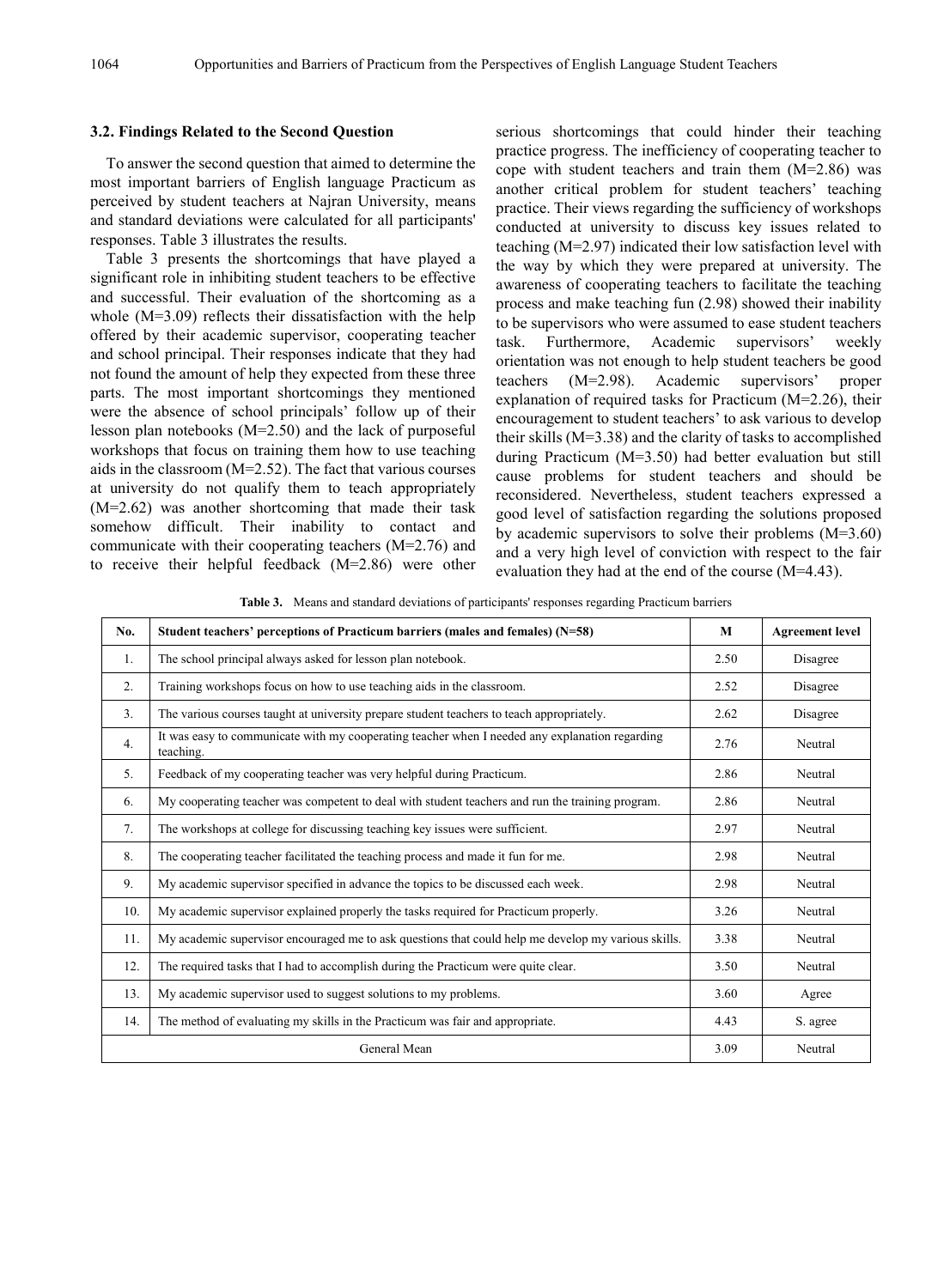| No.            | Male student teachers' means compared with female student<br>teachers' means with respect to Practicum opportunities | <b>Males</b><br>$N = 27$ | <b>Agreement level</b> | <b>Females</b><br>$N=31$ | <b>Agreement level</b> |
|----------------|----------------------------------------------------------------------------------------------------------------------|--------------------------|------------------------|--------------------------|------------------------|
| 1.             | Practicum increased my knowledge and appreciation of the<br>school laws and regulations.                             | 4.89                     | S. agree               | 4.52                     | S. agree               |
| 2.             | Practicum helped me to diversify my teaching strategies and<br>methods.                                              | 4.93                     | S. agree               | 4.58                     | S. agree               |
| 3 <sub>1</sub> | I could identify the necessary and appropriate facilities and<br>means for teaching in a timely manner               | 4.85                     | S. agree               | 3.77                     | Agree                  |
| 4.             | Practicum helped me to prepare educational software that support<br>teaching.                                        | 4.59                     | S. agree               | 4.00                     | Agree                  |
| 5 <sub>1</sub> | I could distinguish the most necessary and appropriate skills for<br>the teaching process.                           | 4.67                     | S. agree               | 4.19                     | Agree                  |
| 6.             | I could practice the teaching profession, as a result of the well<br>Practicum                                       | 4.78                     | S. agree               | 4.39                     | S. agree               |
| 7.             | Practicum generated my self-satisfaction, esteem and confidence.                                                     | 4.63                     | S. agree               | 4.55                     | S. agree               |
| 8.             | Practicum enhanced, fostered and improved my teaching<br>experience.                                                 | 4.85                     | S. agree               | 3.87                     | Agree                  |
| 9.             | I could benefit from the cooperating teacher's good teaching<br>knowledge and skills.                                | 4.74                     | S. agree               | 3.77                     | Agree                  |
| 10.            | I could learn how to work and cooperate with others during<br>Practicum                                              | 4.85                     | S. agree               | 4.03                     | Agree                  |
| 11.            | Through "Practicum", I learned the adequate preparation of<br>daily/quarterly plans                                  | 2.52                     | Disagree               | 3.81                     | Agree                  |
| 12.            | During "Practicum", I could acquire the appropriate skills of<br>classroom management.                               | 4.78                     | S. agree               | 4.35                     | S. agree               |
| 13.            | Practicum developed my communication skills with colleagues                                                          | 4.67                     | S. agree               | 4.13                     | Agree                  |
| 14.            | Practicum allowed me to test and explore the effect of my<br>character when dealing with others.                     | 4.52                     | S. agree               | 4.42                     | S. agree               |
| 15.            | Practicum developed my communication skills with parents of<br>the students                                          | 4.74                     | S. agree               | 3.42                     | Neutral                |
|                | General Mean                                                                                                         | 4.60                     | S. agree               | 4.12                     | Agree                  |

**Table 4.** A comparison between male and female participants' responses regarding Practicum opportunities

#### **3.3. Findings Related to the Third Question**

To answer the third question that aimed to test whether student teachers' perceptions regarding Practicum opportunities vary according to their gender, a comparison between the means of their responses was made. Table 4 presents the results.

Table 4 presents a comparison between the means of male and female student teachers with regard to their evaluation of the benefits they have gained during their field experience. A strong agreement was found on some areas like the program's ability to increase student teachers' knowledge and appreciation of school laws and regulations and to train them to try various teaching strategies and methods. In addition, Practicum was very effective in training them to practice teaching profession in real contexts, to generate their self- satisfaction, esteem and confidence. Moreover, student teachers' responses indicate that because of Practicum, they could acquire the most suitable skills of classroom management and they could test and explore the effect of their characters when dealing with others.

Nevertheless, a discrepancy in their views regarding some areas was revealed. As shown in table 4 a disagreement between male and female student teachers' perceptions can be noticed. Males' agreement was stronger than females' agreement with respect to the issues of the identification of necessary and appropriate facilities and means for teaching in a timely manner, the development of their abilities to prepare educational software that support teaching and the distinction of the most necessary and appropriate skills for the teaching process. Moreover, female student teacher' responses indicate that Practicum could not develop their teaching practice, help them to benefit from the cooperating teacher, provide them with effective ways to work and cooperate with others and enable them to communicate with their colleagues at schools and parents of their students as well as it did to male ones. However, both participant groups' responses indicated that Practicum could develop females' skills in planning and daily/quarterly preparation much better than it did to males' skills. T. test was carried out to check whether there is a significant difference between both participant groups. Findings are shown in table 5.

**Table 5.** T. Test for the difference between males and females regarding Practicum opportunities

| Group                   |          | M    | SD      | <b>Mean Difference</b> | m<br>. Ratio | Sig.  |
|-------------------------|----------|------|---------|------------------------|--------------|-------|
| Male student teachers   | ^^<br>∼  | 4.60 | 0.58725 | 0.48                   | 2.728        | 0.998 |
| Female student teachers | ∼<br>- 1 | 4.12 | 0.34779 |                        |              |       |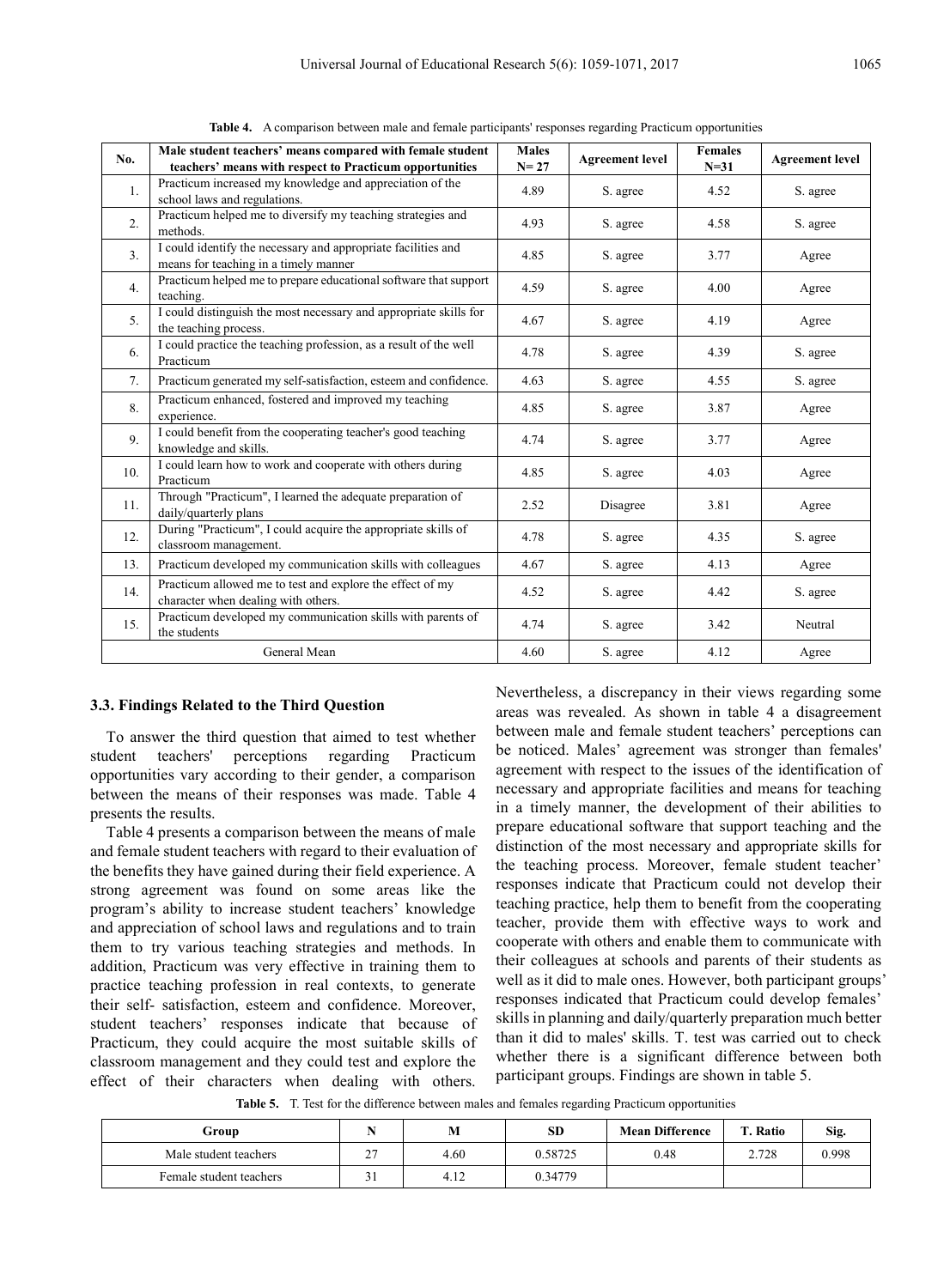Table 5 reveals no statistically significant difference between male and female student teachers in accordance to the benefits they have got because of their Practicum or field experience. Therefore, it can be inferred that both views are congruent. Student teachers whether males or females were aware of and in the same time appreciated highly these opportunities.

#### **3.4. Findings Related to the fourth Question**

To answer the fourth question that aimed to test whether student teachers' perceptions regarding Practicum barriers vary according to their gender, a comparison between the means of their responses was made. Table 6 presents the results.

As shown in table 6, there was mostly an agreement between males ( $M=2.95$ ) and females ( $M=3.14$ ) with regard to the barriers and shortcomings of Practicum that affected their teaching performance. Most of their agreement levels

ranged between "disagree, neutral or cannot decide" indicating their dissatisfaction with certain actions and arrangements during their field experience that could deprive them from being successful teachers and caused a loss of experience. Nevertheless, means revealed a disagreement between their views regarding the clarity of tasks that they should implement during Practicum Male participants (M=2.33) were less satisfied with this fact than females (M=3.65). T. test was implemented to check whether there was a significant difference between both participant groups. Findings are shown in table 7.

Once again, table 7 indicates no statistically significant difference between male and female student teachers with regard to the shortcomings they experienced and were affected by during their Practicum or field experience. Both participant groups' responses asserted the same difficulties and so it could be inferred that these problems were common and apparent.

| No.            | Means of male and female student teachers' responses to the<br>barriers of "Practicum"                      | Male $N=$<br>27 | <b>Agreement</b> level | <b>Females</b><br>$N = 31$ | <b>Agreement</b> level |
|----------------|-------------------------------------------------------------------------------------------------------------|-----------------|------------------------|----------------------------|------------------------|
| 1.             | My academic supervisor specified in advance the topics to be<br>discussed each week.                        | 2.96            | Neutral                | 3.00                       | Neutral                |
| 2.             | The various courses taught at university qualify student teachers<br>to teach appropriately.                | 2.44            | Disagree               | 2.77                       | Disagree               |
| 3 <sub>1</sub> | It was easy to communicate with my cooperating teacher when I<br>needed any explanation regarding teaching. | 2.22            | Disagree               | 3.23                       | Neutral                |
| 4.             | My academic supervisor explained properly the tasks required<br>for Practicum properly.                     | 2.96            | Neutral                | 3.52                       | Neutral                |
| 5 <sub>1</sub> | The required tasks that I had to accomplish during the Practicum<br>were quite clear.                       | 2.33            | Disagree               | 3.65                       | Agree                  |
| 6.             | The workshops at college for discussing teaching key issues were<br>sufficient.                             | 2.93            | Neutral                | 3.00                       | Neutral                |
| 7 <sub>1</sub> | Training workshops focus on how to use teaching aids in the<br>classroom.                                   | 2.85            | Neutral                | 2.23                       | Disagree               |
| 8.             | My cooperating teacher was competent to deal with student<br>teachers and run the training program          | 2.67            | Disagree               | 3.03                       | Neutral                |
| 9.             | The school principal always asked for lesson plan notebook.                                                 | 2.11            | Disagree               | 2.84                       | Neutral                |
| 10.            | My academic supervisor used to suggest solutions to my<br>problems                                          | 3.63            | Agree                  | 3.58                       | Neutral                |
| 11.            | I was encouraged to ask questions that could help me develop my<br>various skills                           | 3.63            | Agree                  | 3.16                       | Neutral                |
| 12.            | The cooperating teacher facilitated the teaching process and<br>made it fun for me.                         | 2.78            | Disagree               | 3.16                       | Neutral                |
| 13.            | The method of evaluating my skills in the Practicum was fair and<br>appropriate                             | 4.85            | S. agree               | 4.06                       | Agree                  |
| 14.            | Feedback of my cooperating teacher was very helpful during<br>Practicum                                     | 2.96            | Neutral                | 2.77                       | Neutral                |
|                | General Mean                                                                                                | 2.95            |                        | 3.14                       | Neutral                |

**Table 6.** A comparison between male and female participants' responses regarding Practicum barriers

**Table 7.** T. Test for the difference between males and females regarding Practicum obstacles

| Group                   |                 | M      | SD      | <b>Mean Difference</b> | m<br>Ratio | Sig.  |
|-------------------------|-----------------|--------|---------|------------------------|------------|-------|
| Male student teachers   | $\sim$<br>-     | 2.9514 | 0.70905 | 0.1914                 | 0.850      | 0.413 |
| Female student teachers | $^{\sim}$<br>┙┚ | 3.1429 | 0.45544 |                        |            |       |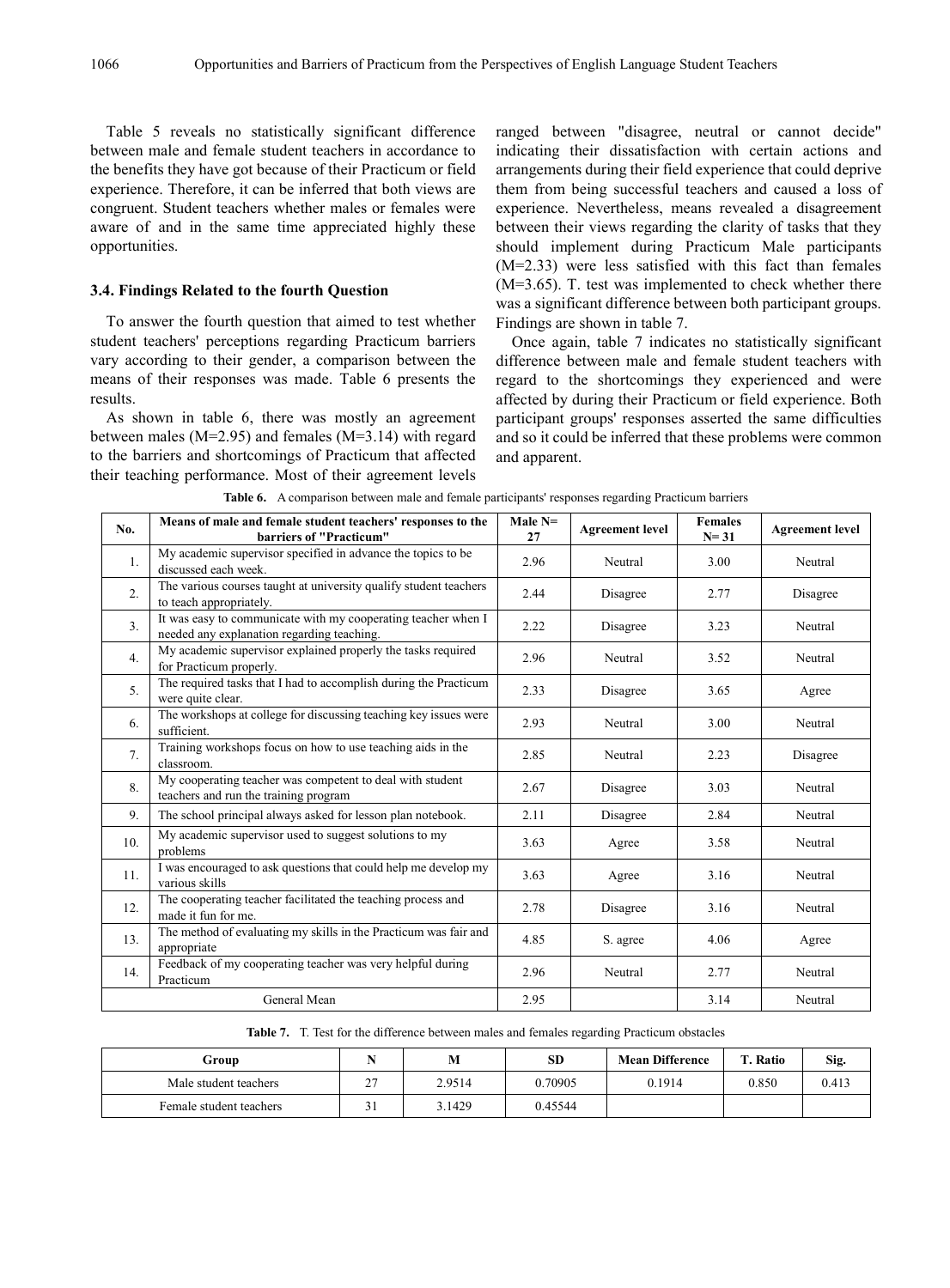#### **3.5. Findings Related to the Fifth Question**

To answer the fifth question that aimed to test whether student teachers' perceptions regarding Practicum opportunities vary according to their university accumulative average, a comparison between the means of their responses was made. Table 8 presents the results.

Table 8 presents a comparison between the means of student teachers of high and low accumulative averages at university in accordance to the benefits of Practicum. A very strong agreement between both participant groups was noticed on nearly most of the benefits Practicum offers. Means were ranging from "agree to strongly agree". Only the benefit that revolved about training them to prepare and plan their lessons, whether daily or quarterly was not satisfactory for both and fell in "neutral or can't decide" category. However, a disagreement between students of high and low accumulative averages was revealed with respect to the

amount of benefit they got of the cooperating teachers' knowledge and skills. In addition, high average students reported their strong agreement on Practicum's ability to equip them with skills by which they could cope, cooperate and communicate with others, whether colleagues or others. Low average students showed an agreement but not too strong regarding these issues. T. test was used to check whether there was a significant difference between both participant groups. Table 9 presents the finding.

As shown in table 9, there was no statistically significant difference between the perceptions of student teachers whether their accumulative average at university is high or low. Both participant groups understood what advantages they have gained through practicing teaching in real contexts. That is, Practicum helped student teachers in moderate degrees and so all of them have benefited much despite their high or low accumulative averages.

| No             | Means of male and female student teachers' responses to<br>the opportunities of "Practicum"            |      | <b>Agreement level</b> | Low<br>average<br>$N=15$ | <b>Agreement level</b> |
|----------------|--------------------------------------------------------------------------------------------------------|------|------------------------|--------------------------|------------------------|
| 1.             | Practicum increased my knowledge and appreciation of the<br>school laws and regulations                | 4.72 | S. agree               | 4.60                     | S. agree               |
| 2.             | Practicum helped me to diversify my teaching strategies and<br>methods                                 | 4.77 | S. agree               | 4.67                     | S. agree               |
| 3 <sub>1</sub> | I could identify the necessary and appropriate facilities and<br>means for teaching in a timely manner | 4.35 | S. agree               | 4.07                     | Agree                  |
| 4.             | Practicum helped me to prepare educational software that<br>support teaching.                          | 4.23 | S. agree               | 4.40                     | S. agree               |
| 5.             | I could distinguish the most necessary and appropriate skills<br>for the teaching process.             | 4.42 | S. agree               | 4.40                     | S. agree               |
| 6.             | I could practice the teaching profession, as a result of the well<br>"Practicum"                       | 4.53 | S. agree               | 4.67                     | S. agree               |
| 7.             | Practicum generated self-satisfaction within me.                                                       | 4.58 | S. agree               | 4.60                     | S. agree               |
| 8.             | Practicum enhanced, fostered and improved my teaching<br>experience.                                   | 4.35 | S. agree               | 4.27                     | S. agree               |
| 9.             | I could benefit from the cooperating teacher's good teaching<br>knowledge and skills.                  | 4.26 | S. agree               | 4.13                     | Agree                  |
| 10.            | I could learn how to work and cooperate with others during<br>Practicum                                | 4.53 | S. agree               | 4.07                     | Agree                  |
| 11.            | Through Practicum, I learned the adequate preparation of<br>daily/quarterly plans                      | 3.30 | Neutral                | 2.93                     | Neutral                |
| 12.            | During Practicum, I could learn the appropriate skills of<br>classroom management.                     | 4.56 | S. agree               | 4.53                     | S. agree               |
| 13.            | Practicum developed my communication skills with<br>colleagues                                         | 4.51 | S. agree               | 4.00                     | agree                  |
| 14.            | Practicum allowed me to test and explore the effect of my<br>character when dealing with others.       | 4.56 | S. agree               | 4.20                     | S. agree               |
| 15.            | Practicum developed my communication skills with parents<br>of the students                            | 4.07 | Agree                  | 3.93                     | Agree                  |
|                | <b>General Mean</b>                                                                                    | 4.38 | S. agree               | 4.23                     | S. agree               |

**Table 8.** A comparison between participants' high and moderate university accumulative averages regarding Practicum opportunities

**Table 9.** T. Test for the difference between students of high and low accumulative averages in accordance to Practicum opportunities

| Group                     |     | M      | <b>SD</b> | <b>Mean Difference</b> | <b>T. Ratio</b> | Sig.  |
|---------------------------|-----|--------|-----------|------------------------|-----------------|-------|
| High accumulative average | 43  | 4.3827 | 0.35225   | 0.1513                 | 1.040           | 0.481 |
| low accumulative average  | . . | 4.2313 | 0.43959   |                        |                 |       |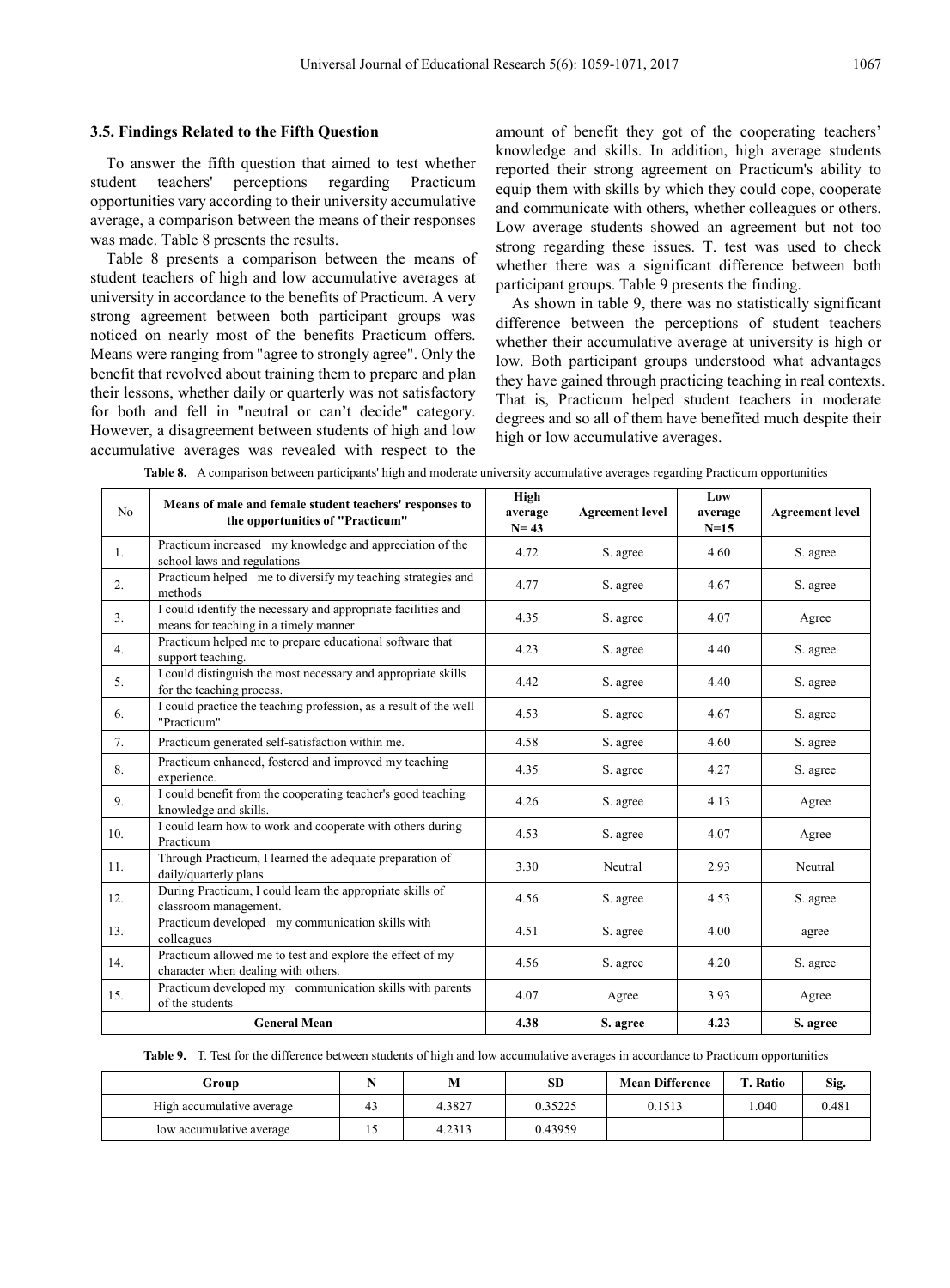#### **3.6. Findings Related to the Sixth Question**

To answer the sixth question that aimed to test whether student teachers' perceptions regarding Practicum opportunities vary according to their university accumulative average, a comparison between the means of their responses was made. Table 10 presents.

As shown in table 10, there is an approximate agreement on the barriers of Practicum between students of high university accumulative averages (M=2.145) and their peers whose university accumulative averages were low (M=2.904). Student teachers in both groups emphasized these shortcomings nearly in the same degree. Shortcomings like the fact that courses taught at university qualify student teachers to practice teaching appropriately and the fact that school principals do their jobs well to follow up students' lesson plan notebooks were the worst shortcomings that were revealed by student teachers' responses. Both participants showed a very high-level agreement on the fact that the evaluation method used to evaluate their skills was fair and appropriate and so it was not a barrier in front of their teaching practice. Means were (4.42) for males and (4.27) for females. T. test was used to check whether there was a significant difference between both participant groups. Table 11 presents the findings.

Table 11 shows that there was no statistically significant difference between the perceptions of student teachers regarding the barriers due to high or low accumulative average at university. Both participant groups stressed the barriers that have encountered them during their field experience. That is, Practicum could have helped them to be better and more successful teachers if such barriers were eliminated and overcome.

| No             | Means of male and female student teachers' responses to<br>the obstacles of "Practicum"                     |       | <b>Agreement level</b> | Low<br>average<br>$N=15$ | <b>Agreement level</b> |
|----------------|-------------------------------------------------------------------------------------------------------------|-------|------------------------|--------------------------|------------------------|
| $\mathbf{1}$ . | My academic supervisor specified in advance the topics to be<br>discussed each week.                        | 3.21  | Neutral                | 2.33                     | Disagree               |
| 2.             | The various courses taught at university qualify student<br>teachers to teach appropriately.                | 2.67  | Disagree               | 2.47                     | Disagree               |
| 3 <sub>1</sub> | It was easy to communicate with my cooperating teacher when<br>I needed any explanation regarding teaching. | 2.95  | Neutral                | 2.20                     | Disagree               |
| 4.             | My academic supervisor explained properly the tasks required<br>for Practicum properly.                     | 3.44  | Neutral                | 2.73                     | Disagree               |
| 5.             | The required tasks that I had to accomplish during the<br>Practicum were quite clear.                       | 3.51  | Neutral                | 3.47                     | Neutral                |
| 6.             | The workshops at college for discussing teaching key issues<br>were sufficient.                             | 2.91  | Neutral                | 3.13                     | Neutral                |
| 7.             | Training workshops focus on how to use teaching aids in the<br>classroom.                                   | 2.37  | Disagree               | 2.93                     | Neutral                |
| 8.             | My cooperating teacher was competent to deal with student<br>teachers and run the training program          | 2.93  | Neutral                | 2.67                     | Disagree               |
| 9.             | The school principal always asked for lesson plan notebook.                                                 | 2.56  | Disagree               | 2.33                     | Disagree               |
| 10.            | My academic supervisor used to suggest solutions to my<br>problems                                          | 3.67  | Agree                  | 3.40                     | Neutral                |
| 11.            | 1was encouraged to ask questions that could help me develop<br>my various skills                            | 3.53  | Neutral                | 2.93                     | Neutral                |
| 12.            | The cooperating teacher facilitated the teaching process and<br>made it fun for me.                         | 3.02  | Neutral                | 2.87                     | Neutral                |
| 13.            | The method of evaluating my skills in the Practicum was fair<br>and appropriate                             | 4.42  | S. agree               | 4.27                     | S. agree               |
| 14.            | Feedback of my cooperating teacher was very helpful during<br>Practicum                                     | 2.84  | Neutral                | 2.93                     | Neutral                |
|                | General Mean                                                                                                | 3.145 | Neutral                | 2.904                    | Neutral                |

**Table 10.** A comparison between participants' high and low university accumulative averages regarding Practicum obstacles

**Table 11.** T. Test for the difference between students of high and low accumulative averages in accordance to Practicum barriers

| Group                 |            | SD      | <b>Mean Difference</b> | <b>T. Ratio</b> | Sig.  |
|-----------------------|------------|---------|------------------------|-----------------|-------|
| High average students | 3.1450     | 0.53281 | 0.2407                 | 1.178           | 0.844 |
| Low average students  | <br>2.9043 | 0.54874 |                        |                 |       |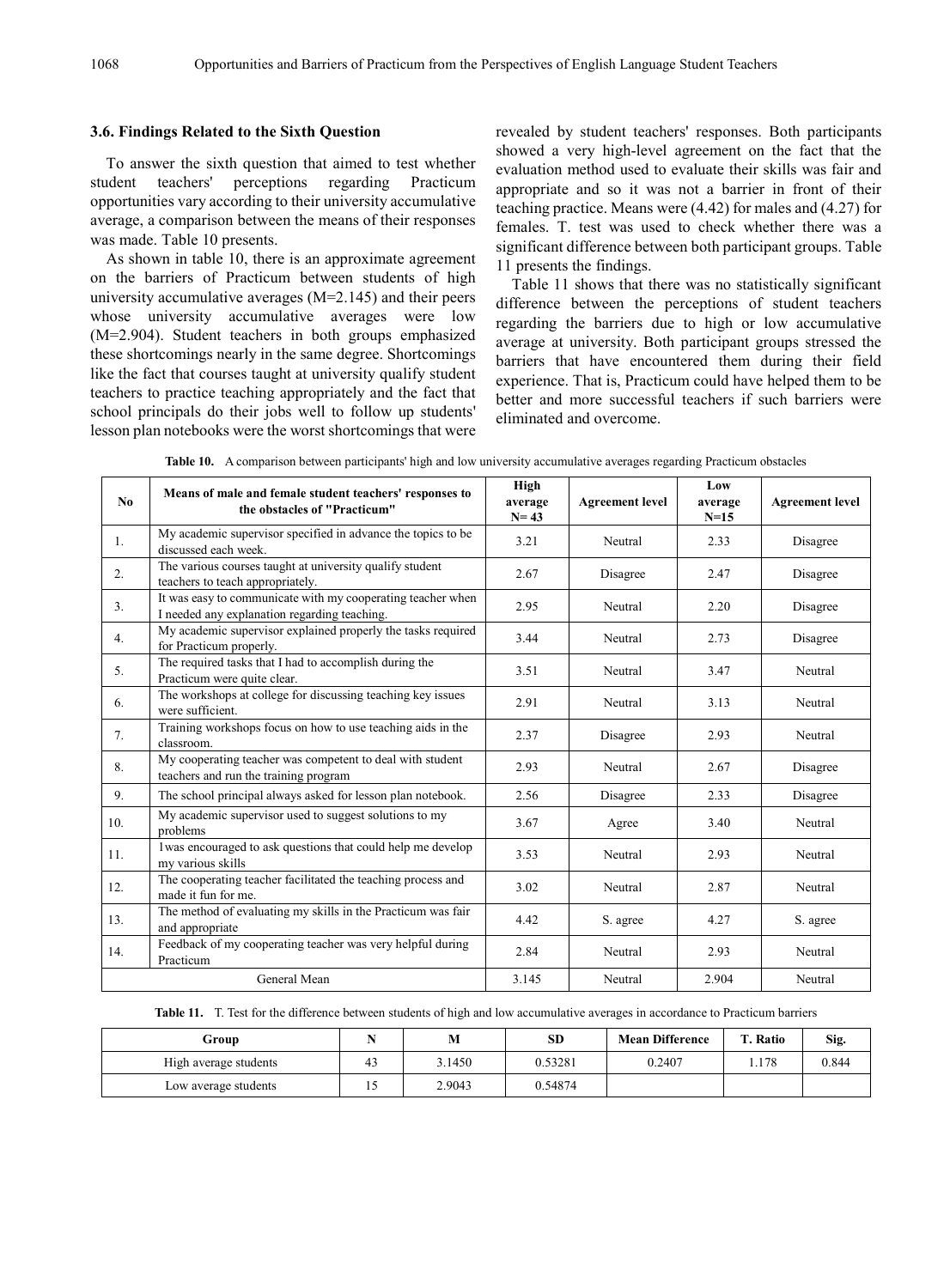### **4. Discussion**

#### **4.1. Discussion of the Findings of the First Question**

An analysis of the collected data has shown that most participants were satisfied with the benefits Practicum offered to them during their field experience. Their agreement levels ranged between "strongly agree and agree". This, of course reflects the fact that Practicum was very effective in providing trainees with certain ideas that could modify their work as teacher trainees. Practicum has mainly developed student teachers' supportive relationships with various participants in the Practicum setting; their successful teaching accomplishments and professional achievements; and their feelings of self-efficacy in being able to affect positively the students under their care. This finding corroborates what [23] has concluded regarding the main positive themes of Practicum. Furthermore, findings of the present study assert student teachers' needs, as mentioned by [24], regarding the reception of their cooperating teachers' emotional support, collaboration, and peer relationship with them; flexibility in teaching content and method, frequent feedback on their performance, and the identification of a sound approach to teaching and learning inside classrooms were also enhanced. Participants' responses emphasized the fact that their Practicum was very beneficial and fruitful. Their high level of agreement indicates that most of their needs for the teaching experience were fulfilled and this conclusion is congruent with the definition of Practicum presented by the [25] providing students with the opportunity to explore new areas and to enhance their professional skills and knowledge. In addition, findings also support what [5] revealed in accordance to student teachers' improvement in preparing, conducting, post-processing lessons, general teaching skills, attitudes towards students, and self-esteem. Developing student teachers' self-esteem was another issue that could make Practicum successful and essential for students who will someday join teaching profession. [19] mentions that apart from affecting student teachers' way of teaching, self-esteem also affects the way they interpret and learn from the "Practicum", their ability to cope, and interact effectively with adults and children. Furthermore, findings are in agreement with the findings of [26] which stated that learning to teach is an emotional and complex social process of negotiation. Through Practicum, students learn how to manage their behavior, plan their lessons, and deliver their curriculum. Findings related to the positive influence of mentors, supervisors, and other school staffs confirm the results of [16] which concluded that student teachers develop their understanding of professional learning in light of their experiences of engaging with others during Practicum.

#### **4.2. Discussion of the Findings of the Second Question**

Analyses of participants' responses confirmed that there were negative aspects, which they wished to be controlled before and during their field experience at schools as trainees. These points can be categorized into three or more sources namely, school principals, cooperating teachers, academic supervisors, and teacher preparation programs. Student teachers mentioned that most of their school principals did not follow up their daily lesson preparation, which in turn was reflected in their ability to distinguish correct from incorrect procedures and ways of teaching. That is, the school principal as a person of expertise was not of benefit for them. Most of participants' responses revealed training weakness to show them how to use teaching aids in the classroom. They also revealed the ineffectiveness of the many courses they learnt at university in qualifying them for teaching profession. Carelessness of their cooperating teachers increased their sufferings while teaching. Most of those teachers were not collaborative, unavailable when needed, and lack the ways of feedback provision and commenting on trainees' performance. One more source of participant students' weak performance was the shortage of orientation by their academic supervisors that affected the immediate solutions for various teaching problems they faced. These barriers or difficulties corroborate the findings of [10] regarding the various parties to help in teaching techniques, feedback provision and guidance in co-curricular activities. They also emphasize the results of [11] and [12] with regard to trainees' provision with teaching model lessons and school principals' lack of follow up student teachers' work follow-up. These results also assert the results by [4] and [14] in relation to the variance between theory at university and practice at schools. They also support the findings of [2] in accordance to the responsibility of supervisors, cooperating teachers, and school principals to correct trainees' mistaken or wrong beliefs about the teaching practice.

#### **4.3. Discussion of the Findings due to Gender and University Accumulative Average**

Findings showed no statistically significant differences among student teachers' perspectives with regard to the opportunities, which Practicum provided them or to the barriers that constrained their teaching performance. Participants' gender and accumulative average had made no differences between their views. Such a result can be explained by a set of factors among which was their social and educational background. All participants, whether male or female, came from nearly the same families. They were brothers, sisters, cousins or even relatives. Even if they were not so, they were living in families that hold approximately similar thinking and culture. Furthermore, their educational backgrounds were also similar. Most of them had received their study from grade one to grade twelve at schools that were similar in every aspects, the curricula, textbooks, teachers, and furnishing. Later on, they joined the university and were subjected to the same level of teaching and teachers. Therefore, it was not strange to have similar perspectives despite their gender or university average. These results corroborate the idea of [22] about earning processes that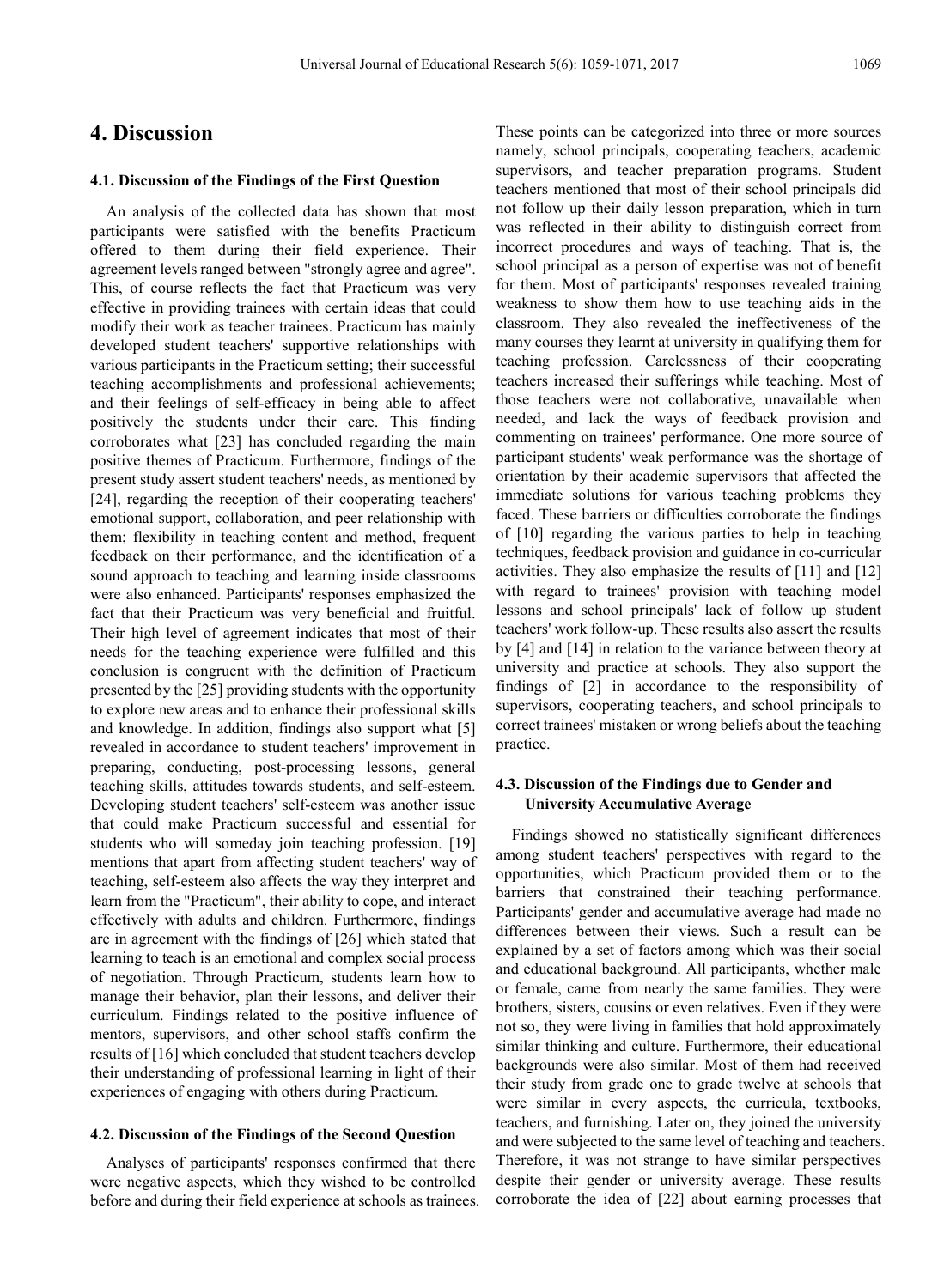occur through experiences in the social practices associated with particular activities. They also support the findings of [9] regarding certain variables such as participants' gender and academic levels.

### **5. Conclusion**

The study investigated the perspectives of student teachers who were enrolled in Practicum course for English specialty students at Najran University with regard to the opportunities it provided them with. In addition, it studied the barriers that could inhibit their field experience and deprive them from being successful teachers as expected. Results showed that such course was effective in certain areas such as developing their supportive relationships with various participants in the Practicum setting; their successful teaching accomplishments and professional achievements; and their feelings of self-efficacy in being able to affect positively the students under their care. On the other hand, participants' responses indicated many shortcomings or obstacles that hindered their performance as teaching practitioners. These shortcomings were not related to one specific part but many parts such as academic supervisors, school principals, and cooperating teachers. No significant differences among their perspectives regarding the course's opportunities or barriers were found due to their gender and/or university accumulative average. Therefore, it can be concluded that people in charge of the implementation of Practicum courses are called for looking for and solving the prospect and probable difficulties before sending student teachers to schools for their teaching practice. They are also required to foster opportunities offered by Practicum courses and facilitate trainees' work at school through intensive visits and interviews to stimulate the good and exclude the bad actions.

### **Acknowledgment**

The researcher is indebted to the Deanship of Scientific Research at Najran University for funding this research that holds decision number (NU/SHED/15/147) and for every possible help they offered.

### **REFERENCES**

- [1] Hamaidi, D.; Al- Shara, I; Arouri, Y.; Abu Awwad. F. Student Teachers' Perspectives of Practicum Practices and Challenges, *European Scientific Journal. (2014); 10 (13)*
- [2] Ong'ondo, C. O. & Jwan, J. O. Research on Student Teacher Learning, Collaboration and Supervision during the Practicum: A Literature Review, *Educational Research and Review. (2009); 4 (11): 515 - 524.* Retrieved from http://www.academicjournals.org/article/article1379617229\_ Ong'ondo%20and%20Jwan.pdf
- [3] Leshem, S. & Bar-Hama, R. Evaluating Teaching Practice, *ELT Journal. (2008); 62 (3)*: 257-265.
- [4] Dweikat, K. A. Attitudes of TEFL Student Teachers at QOU towards the Implementation of Practicum, *Al-Quds Open University Journal for Educational & Psychological Research & Studies. (2013); 1 (3).*
- [5] Hascher, T.; Cocard, Y. & Moser, P. Forget about Theory-Practice is All? Student Teachers' Learning in Practicum, *Teachers and Teaching: theory and practice*. (2004); *10 (6)*, DOI: 10.1080/1354060042000304800 Retrieved from http://www.tandfonline.com/doi/abs/10.1080/1354060042000 304800?needAccess=true&journalCode=ctat20
- [6] Selvi, A. F. (2012). *A Quest to Prepare All English Language Teachers for Diverse Teaching Settings: If Not Us, Who? If not Now, When?* (Ph. D Dissertation), University of Maryland, College Park, UMI Dissertation Publishing, UMI 3557690
- [7] Wambugu, P.; Barmao, A.; & Ng'eno, J. Student Teachers' Teaching Practice Assessment in Egerton University, Kenya, *Education Journal. (2013); 2 (4):* 169-175. Retrieved from: http://article.sciencepublishinggroup.com/pdf/10.11648.j.edu. 20130204.20.pdf
- [8] Franke, A. & Dahlgren, L.O. Conceptions of mentoring: an empirical study of conceptions of mentoring during the school-based teacher education. *Teaching and Teacher Education*. (1996); *12 (6):* 627-641. Retrieved from http://www.sciencedirect.com/science/article/pii/S0742051X 96000042
- [9] Koç, E. M. (2011). Factors Affecting Student Teachers' Perceptions on Mentor Roles: A Study at Distance English Language Teacher Training Program, *TOJET. (2011); 10 (1)*. Retrieved from: http://www.tojet.net/articles/v10i1/10112.pdf
- [10] Akhtar, R. N.; Abdul Majeed & Murtaza, A. The Role of Collaborating Teachers (CTs) in Facilitating Prospective Teachers (PTs) in Lesson Delivery: A Multi-Case Study of Teaching Practicum, *Bulletin of Education and Research*. (2013); *35 (2)*: 107-124. Retrieved fromhttp://www.pu.edu.pk/images/journal/ier/PDF -FILES/007%20Raja%20Naseem%20Akhtar\_Abdul%20Maj eed\_Ali%20Murtaza%20107-124.pdf
- [11] Al-Magableh, A. M. F. (2010). An Evaluation of English Practicum at Yarmouk University from Cooperative Teachers and Student-Teachers' Perspectives, *International Journal of Language Studies (IJLS). (2010); 4 (4)*: 19-56. Retrieved from http://web.b.ebscohost.com/ehost/pdfviewer/pdfviewer?vid=1 &sid=6233c327-beca-4451-9433-eebb98fb69a8%40sessionm gr104
- [12] Merç, A. (2015). Assessing the Performance in EFL Teaching Practicum: Student Teachers' Views, *International Journal of Higher Education. (2015); 4 (2).* Retrieved from: http://www.sciedu.ca/journal/index.php/ijhe/article/view/641 6/3889
- [13] Volante, L. (2006). Essential Elements in Teacher Education: Preservice Student Perspectives, *The Alberta Journal of Educational Research. (2006); 52 (2):* 167-180. Retrieved from:

http://ajer.journalhosting.ucalgary.ca/index.php/ajer/article/vi ew/530/519